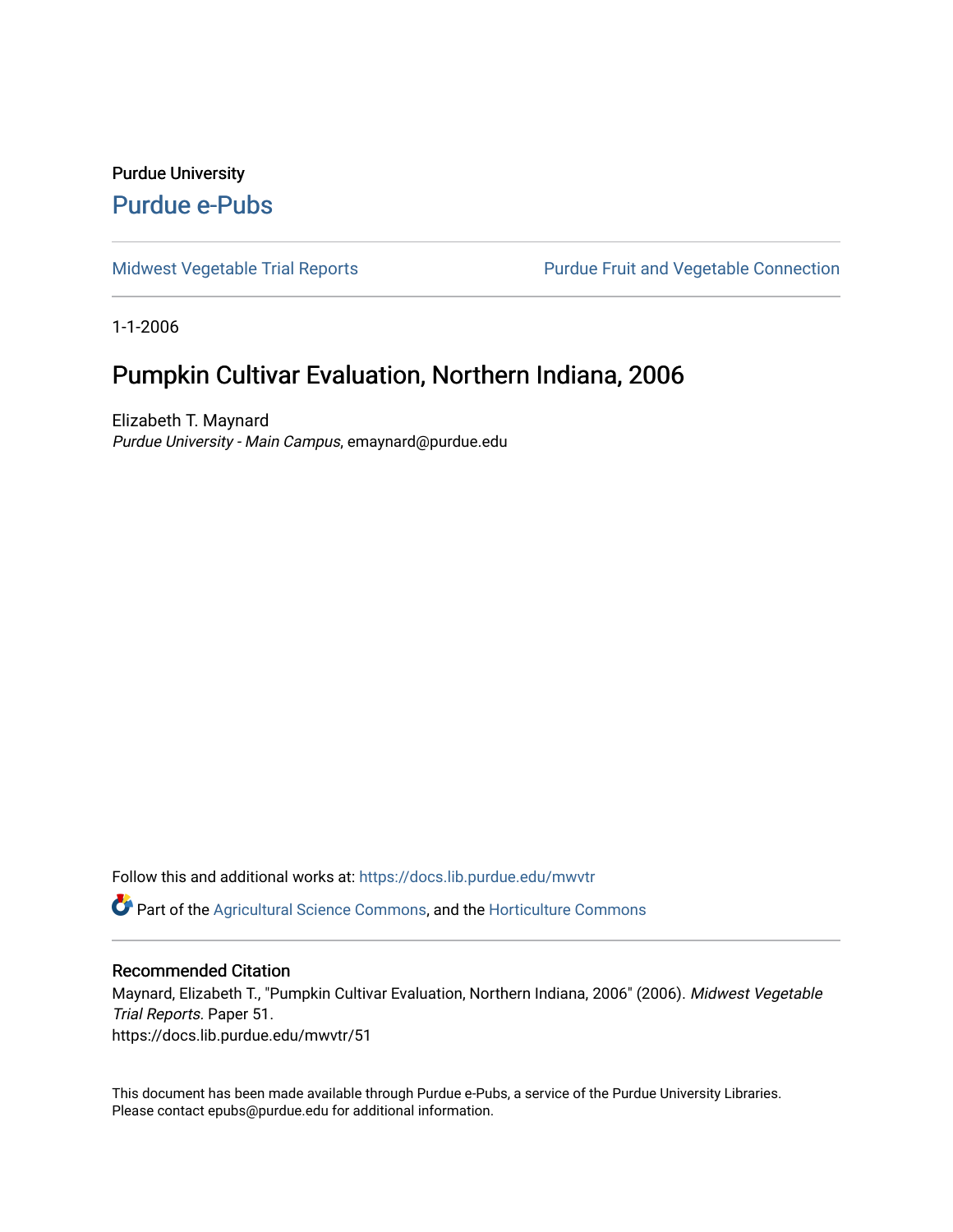## **Pumpkin Cultivar Evaluation, Northern Indiana, 2006** Elizabeth T. Maynard, Purdue University, Westville, Indiana 46391

Pumpkins grown for Halloween and other decorative purposes continue to be an important crop for many Midwestern vegetable farmers. Breeders are developing new varieties with improved appearance and disease resistance. A trial was conducted to evaluate varieties.

**Materials and Methods.** The trial was established on a Tracy Sandy Loam soil at the Pinney-Purdue Agricultural Center in Wanatah, Indiana. Eighteen jack-o-lantern varieties and three pie-sized varieties were grown in a randomized complete block design with 2 replications. Each plot consisted of two 40-ft. rows on raised beds centered 7.5 ft. apart. Fertilization took into account nutrients previously applied: 24 lb./A N, 96 lb./A P2O5, and 47 lb./A K2O applied prior to seeding wheat in Fall 2005, and 97 lb. N/A applied to the wheat in Spring 2006. The wheat was killed with glyphosate in mid-April and incorporated. Prior to planting pumpkins, 20 lb./A N from urea was applied and incorporated. An additional 25 lb. N/A from UAN was sidedressed in late June. Weeds were controlled with a preemergence application of Strategy®, followed during the season by a row-middle application of Curbit®, three cultivations, and handweeding. On 30 May seeds were planted 2 ft. apart. On 19 June plants were thinned to 20 per plot for jack-o-lantern types and 40 per plot for pie-types. Overhead irrigation was applied shortly after seeding to incorporate herbicide and provide moisture for emergence. Seed of the cultivar '18 Karat Gold' was not available at planting time and so 2-week-old seedlings were transplanted on 27 June. Arctic® (permethrin) was applied 21 July, 4 and 26 Aug. to control squash bugs. Quadris®, Acrobat®, Bayleton®, and Topsin® were applied in rotation in combination with Bravo® to control powdery and downy mildew. Vine vigor was rated on 26 July (data not shown) and again at harvest. Powdery mildew on upper and lower leaf surfaces was also rated at harvest. On 5 Sept. pumpkins more than one-half orange were harvested from the first replication only. On 18 Sept. all pumpkins of mature size were harvested from all plots. Weight and number of marketable orange pumpkins (those with at least one-half of rind surface orange in color), marketable turning pumpkins (less than one-half of rind orange) and cull pumpkins were recorded. Harvested fruit were evaluated for color, suture depth, shape, peduncle length, diameter and health, uniformity of fruit size and shape, and overall fruit quality. The average weight per orange pumpkin was calculated. Pounds and number of fruit per plot were converted to tons and number per acre based on a plot area of 900 sq. ft. For the first replication only, the percent of orange pumpkins harvested on 5 Sept. was calculated. The number of cull pumpkins was converted to a percent of the total number of orange, turning and cull pumpkins harvested. Analyses of variance were conducted for responses which met AOV assumptions, with mean separation using Fisher's protected LSD at the 5% level.

**Results and Discussion.** Wet weather in August and September promoted phytophthora fruit rot. The disease occurred unevenly in the field and for some varieties caused greater numbers of cull fruit than typically observed at this location.

Results are presented in Table 1. Yields reported in this table are based on a plant population of 968 plants per acre for jack-o-lantern types and 1936 plants per acre for pie types. Optimal plant population varies with vine growth habit and average fruit size. Varieties with restricted vines and small or medium-sized pumpkins would very likely produce higher yields at higher populations.

Phat Jack was the only variety with an average pumpkin weight over 40 lbs. The yield of 9.8 tons per acre was lower than any other jack-o-lantern type, and only 25% of the harvested pumpkins were half orange by 5 Sept. Phat Jack had extremely vigorous vines, deep sutures and a long, thick peduncle.

Five varieties produced fruit averaging between 26 and 29 lbs.: Dependable, Harvest Time, Super Herc, SSX 5019, and Gold Medallion. Harvest Time produced the highest yield and fruit number, but did not differ significantly from Dependable and Gold Medallion. SSX 5019 had the highest percentage of cull fruit in the trial (23%), probably due to heavy infection by phytophthora fruit rot in

Originally published in Midwest Vegetable Variety Trial Report for 2006. Compiled by Elizabeth T. Maynard and Christopher C. Gunter. Bulletin No. B18048. Dept. of Horticulture and Landscape Architecture and Office of Agricultural Research Programs, Purdue University, W. Lafayette, Indiana. December 2006.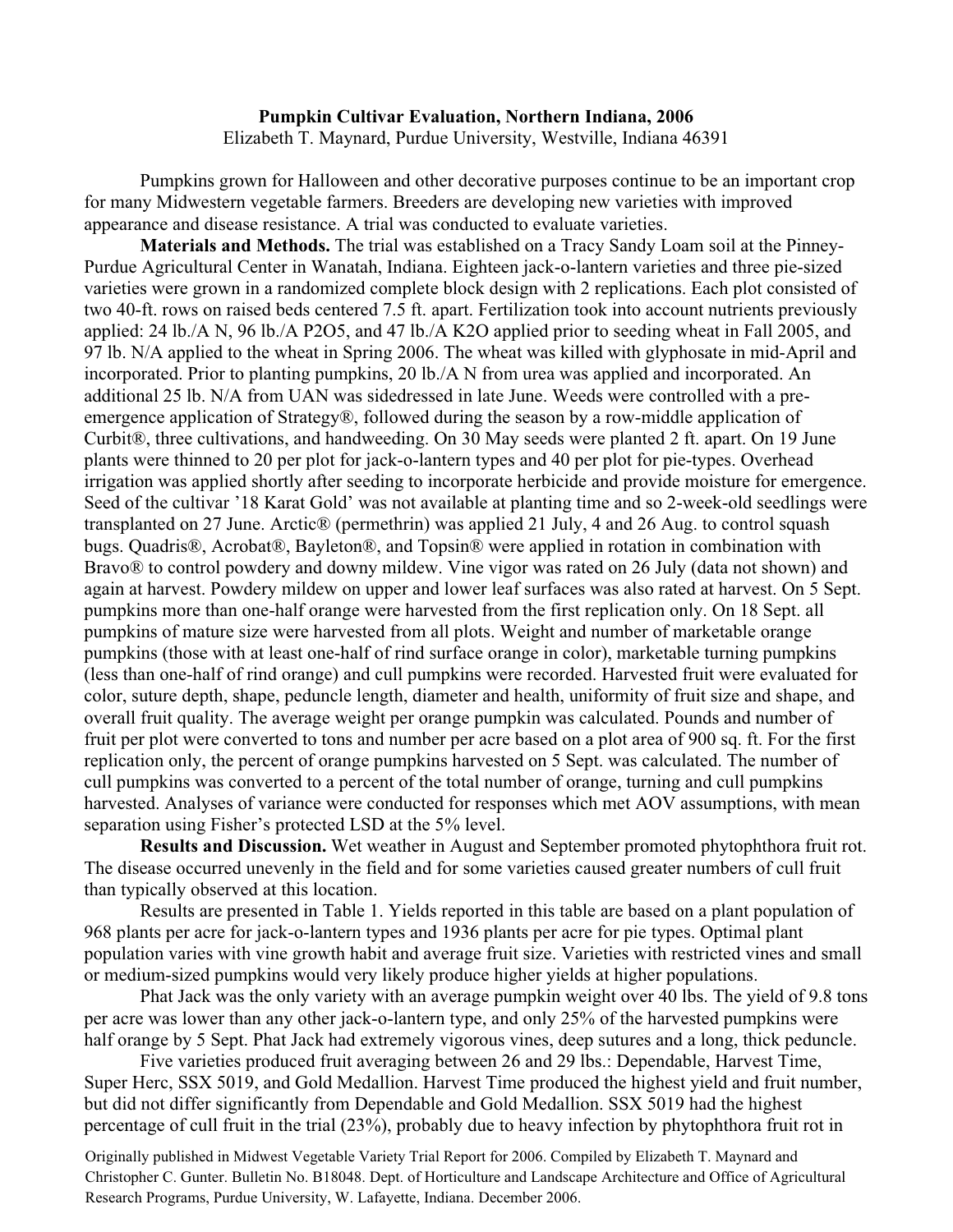one replication of that variety. Harvest Time, a tall bright orange pumpkin, received the highest rating for overall appearance in this group, and Super Herc received the highest rating for fruit uniformity.

Six varieties produced fruit averaging between 19 and 24 lbs.: Gold Medal, SSX 5030, Expert, Spartan, HMX 6685, and Gladiator. Yields for these varieties were similar, between 17 and 19 tons per acre. Gladiator was one of the latest varieties in the trial, with only 52% of the pumpkins half orange by 5 Sept. Expert received the highest rating for overall fruit quality in this group. HMX 6685 and Gladiator had low powdery mildew at harvest. Expert had high levels of powdery mildew at harvest. Both Expert and HMX 6685 had very vigorous vines.

Five varieties produced fruit averaging between 14 and 18 lbs.: 20 Karat Gold, Gold Challenger, Magic Lantern, Magician, and Charisma. 18 Karat Gold also fell into this range, averaging 17.8 lb., but is not included in Table 1 because it was planted late. These varieties produced similar yields and fruit numbers. The fruit number per acre was generally higher than for the larger-fruited varieties. 20 Karat Gold, Magic Lantern and Charisma received the highest overall fruit quality ratings in this group. Charisma, Gold Challenger and Magician received the highest ratings for uniformity of size and shape. Magician had low powdery mildew and most vigorous vines at harvest.

The three pie type pumpkins did not differ in yield or fruit number. Cannonball produced the largest pumpkins, averaging 4.2 lbs., and Prankster the smallest, averaging 3.2 lbs. The relatively large percentage of culls for Prankster was due to phytophthora fruit rot in one replication. Cannonball and Iron Man both had very vigorous vines at harvest. Cannonball received the highest ratings for uniformity and overall appearance.

Acknowledgments: J. Leuck and staff, Pinney-Purdue Ag Center, managed production of pumpkins; R. Shay, J. Sheets, P. Landgrebe assisted with field work; J. Fischer monitored insects; N. DeFrank assisted with field work and data analysis. Seed companies listed in Table 1 provided financial support and/or seed.